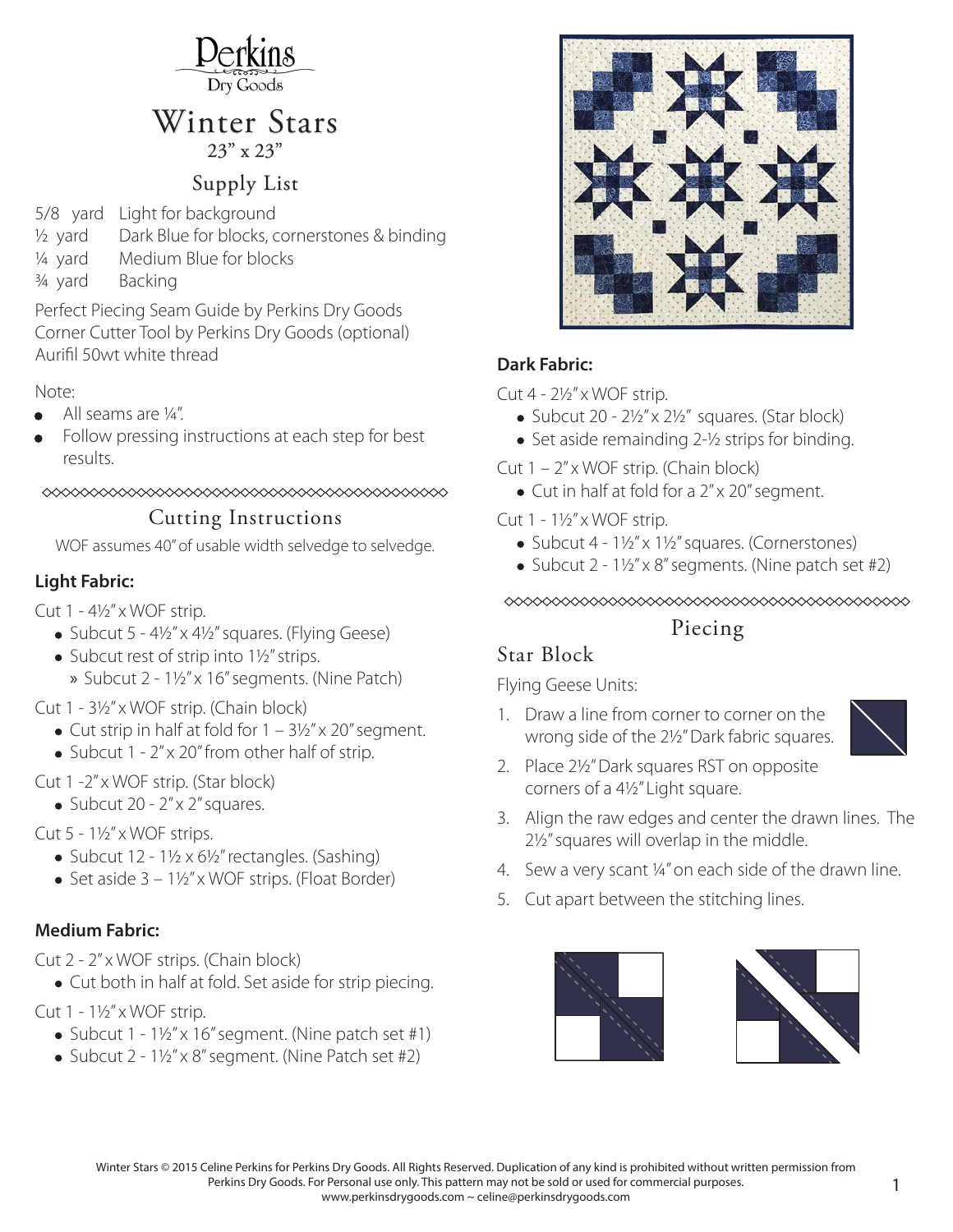6. Press toward the small triangles.



- 7. Place another 2½ " Dark fabric square RST on the remaining corner of the triangle unit from above.
- 8. Sew a very scant 1/4" on each side of the drawn line.
- 9. Cut apart between the stitching lines and press toward the small triangle.



10. Trim to 2" x 3½ ". Make 20 Flying Geese units.



#### Nine Patch:

Strip Set #1:

- 1. Sew 1½" x 16" Light fabric strips to opposite sides of a 1½" x 16" Medium fabric strip.
- 2. Press toward the darker fabric.
- 3. Cut apart into  $10 1\frac{1}{2}$ " segments.

#### Strip Set #2:

- 1. Sew 1½" x 8" Medium fabric strips to opposite sides of a 1½" x 8" Dark strip. Press away from the
- 2. Cut apart into 5 1½" segments.
- 3. Sew rows together as shown to make a Nine Patch block. Press away from the center.
- 4. Make 5 Nine Patch blocks that measure  $3\frac{1}{2}$ " x  $3\frac{1}{2}$ ".







Block Assembly:

- 1. Sew 2" Light squares to opposite sides of Flying Geese units. Press toward squares. Make 10.
- 2. Sew Flying Geese units to opposite sides of the Nine Patch units. Press toward the center. Make 5.
- 3. Make 5 blocks that measure 6½" x 6½".



# Chain Block

strip Set #1

- 1. Sew 2" x 20" Light, Medium and Dark strips together on long edge in this order: L-M-D-M.
- 2. Press toward the Medium fabric.
- 3. Cut apart into 8 2" segments.

#### Strip Set #2

1. Sew a 3½" x 20" strip together with 2" x 20" Medium and Dark strips on long edge in this order:  $I - M - D$ .



3. Cut apart in to  $8 - 2<sup>''</sup>$  segments.





4. Sew segments together as shown below. Press seams in one direction. Make four blocks that measure 61/<sub>2</sub>" x 61/<sub>2</sub>"